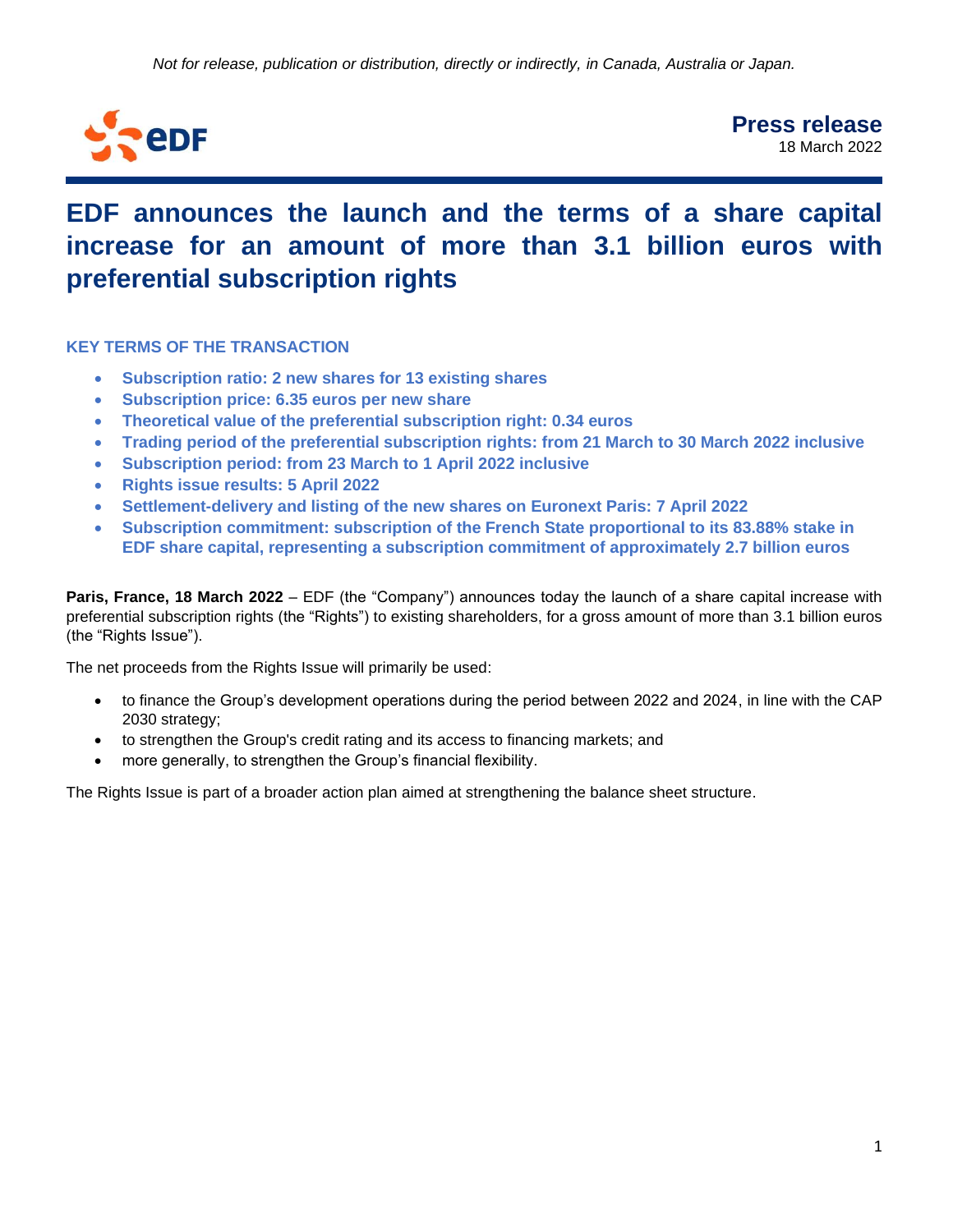

## **Main terms of the Rights Issue**

The Rights Issue will be carried out with shareholders' preferential subscription rights, in accordance with the 22<sup>nd</sup> resolution of the combined shareholders' meeting of 7 May 2020, and will result in the issuance of 498,257,960 new shares (the "New Shares"). Each holder of EDF's shares recorded at the end of the accounting day on 18 March 2022 will receive one (1) Right per share. Rights will be detached on 21 March 2022, and existing shares will therefore trade ex-right from 21 March 2022.

The subscription of the New Shares will be reserved, as a preference, to the holders of the Rights, 13 Rights will entitle holders to subscribe for 2 New Shares on an irreducible basis (*à titre irréductible*).

Based on the closing price of the EDF share on the regulated market of Euronext in Paris ("Euronext Paris") on 16 March 2022 (8.864 euros), the theoretical value of the Right, which may fluctuate during the Rights trading period depending on EDF's ex-right share price, is 0.34 euro, and the theoretical value of the ex-right share is 8.53 euros.

The subscription price for the New Shares has been set at 6.35 euros per share (nominal value of 0.50 euro and issue premium of 5.85 euros). The subscription price represents a discount of 25.5% on the theoretical value of the EDF's exright share and 28.4% on the closing price of EDF's share on Euronext Paris (8.864 euros) on 16 March 2022.

The Rights Issue will be open to the public in France only.

Subscriptions subject to reduction (*à titre réductible*) will be accepted but remain subject to reduction in the event of oversubscription. Any New Shares not subscribed on an irreducible basis (*à titre irréductible*) will be distributed and allocated to the Rights holders having submitted additional subscription orders subject to reduction (*à titre réductible*). The subscription orders are irrevocable.

### **Subscription commitments**

In line with the announcement made on 18 February 2022 through the press release issued by the *Ministère de l'Economie, des Finances et de la Relance*, the French State, the main shareholder of EDF, owning 83.88% of the share capital and 89.20% of the (theoretical) voting rights of the Company as of the date of the prospectus, has committed to subscribe to the Rights Issue pro rata with its stake, which amounts to the subscription of 417,930,882 New Shares (the "Subscription Commitment").

The Company is not aware of any subscription intentions from any other shareholder or member of its administrative bodies.

# **Underwriting of the Rights Issue**

The issue of the New Shares (other than those covered by the Subscription Commitment) will be underwritten by a banking syndicate.

## **Indicative timetable of the Rights Issue**

The Rights will be listed and traded on Euronext Paris under the ISIN code FR0014008WS3 from 21 March 2022 to 30 March 2022 inclusive. It will not be possible to buy or sell the Rights after the close of trading on 30 March 2022. The subscription period for the New Shares will run from 23 March 2022 to 1 April 2022 inclusive. The Rights not exercised before the end of the subscription period, i.e. before the close of trading on 1 April 2022, shall then become null and void.

Settlement-delivery and beginning of trading on Euronext Paris (Segment A) of the New Shares will occur on 7 April 2022. The New Shares will carry dividend rights and their holders will be entitled to any dividends distributed by EDF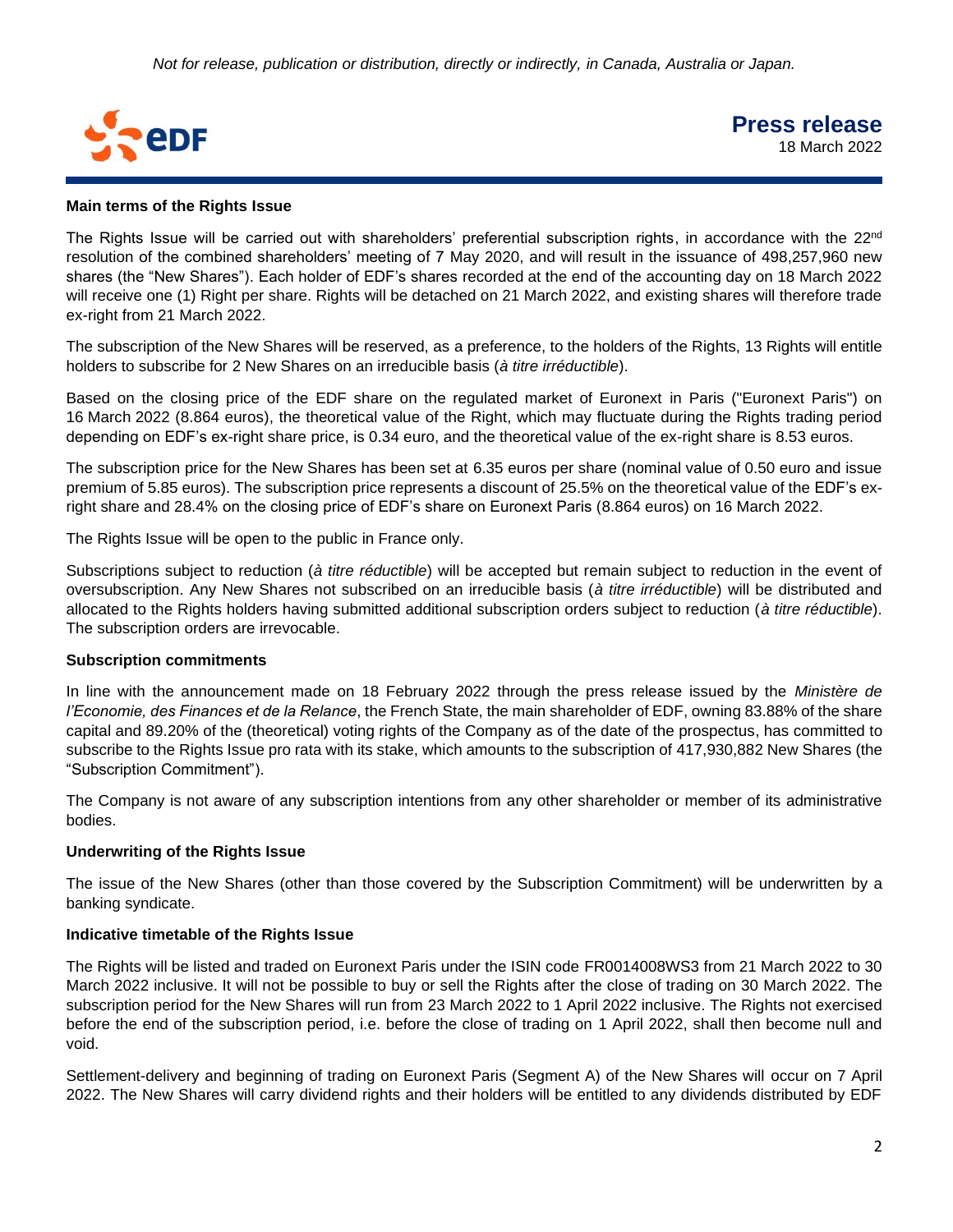*Not for release, publication or distribution, directly or indirectly, in Canada, Australia or Japan.*



**Press release** 18 March 2022

from the date of issuance, it being specified that they will only entitle their holders to the final dividend for the fiscal year 2021 and the holders will be able to opt for a payment of the dividend in shares. The New Shares will be, as from their issuance date, fully fungible with EDF's existing shares and will be traded under the same ISIN code FR0010242511.

*Note: The English version of this press release may differ from the French version for regulatory reasons.* 

As a major player in the energy transition, the EDF group is an integrated energy company, active in all businesses: generation, transmission, distribution, energy trading, energy sales and energy services. EDF Group is a world leader in low-carbon energy, having developed a diverse production mix based mainly on nuclear and renewable energies (including hydropower). It is also investing in new technologies to support energy transition. EDF's raison d'être is to build a net zero energy future with electricity and innovative solutions and services, to help save the planet and drive well-being and economic development. The Group is involved in supplying energy and services to approximately 38.5 million customers <sup>(1)</sup>, of whom 29.3 million are in France <sup>(2)</sup>. It generated consolidated sales of €84.5 billion in 2021. EDF is listed on the Paris Stock Exchange.

*(1) Since 2018, customers are counted per delivery site. A customer can have two delivery points: one for electricity and another for gas. (2) Including ÉS (Électricité de Strasbourg) and SEI.*

Only print this message if absolutely necessary

EDF SA 22-30, avenue de Wagram 75008 Paris Share capital of €1,619,338,374 552 081 317 R.C.S. Paris

**CONTACTS Press: Service-de-presse@edf.fr / +33 1 40 42 46 37 Analysts and Investors: +33 1 40 42 40 38**

[www.edf.fr](http://www.edf.fr/)

#### **Important information**

No communication and no information in respect of this transaction may be distributed to the public in any jurisdiction where a registration or approval is required. No steps have been or will be taken in any jurisdiction (other than France) where such steps would be required. The issue, subscription for or purchase of Electricité de France S.A.'s shares may be subject to specific legal or regulatory restrictions in certain jurisdictions. Electricité de France S.A. assumes no responsibility for any violation of any such restrictions by any person.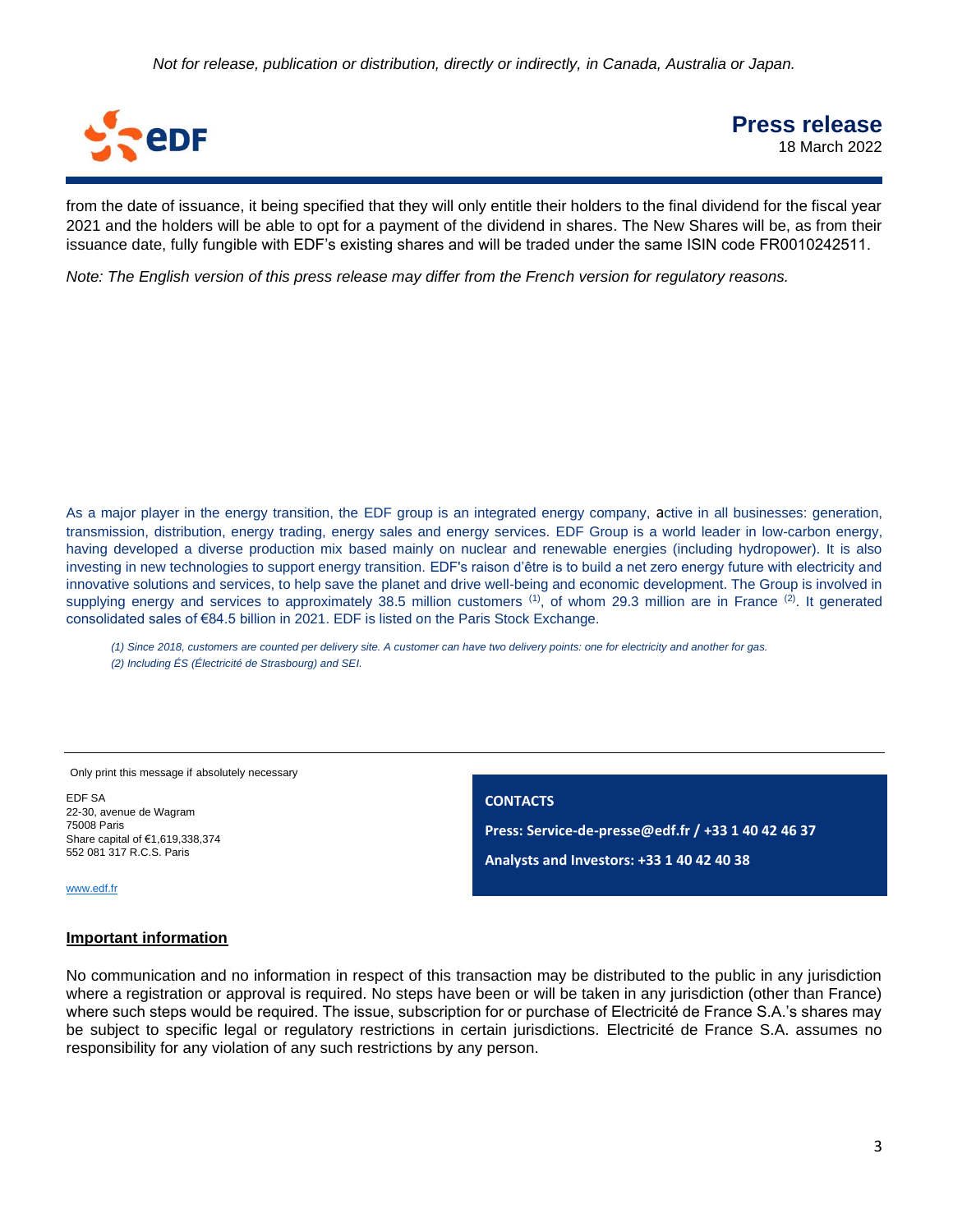

This announcement is not a prospectus within the meaning of Regulation (EU) 2017/1129 of the European Parliament and of the Council of 14 June 2017 (the "**Prospectus Regulation**") or Regulation (EU) 2017/1129 as it forms part of domestic law by virtue of the European Union (Withdrawal) Act 2018 (the "UK Prospectus Regulation").

No securities offering will be opened to the public in France before the delivery of the approval by the French *Autorité des marchés financiers* of a prospectus prepared in compliance with the Prospectus Regulation.

With respect to the member states of the European Economic Area other than France (the "**Member States**"), no action has been undertaken or will be undertaken to make an offer to the public of shares or preferential subscription rights requiring the publication of a prospectus in any Member States. As a result, any shares or preferential subscription rights of Electricité de France S.A. may only be offered in Member States (i) to qualified investors, as defined by the Prospectus Regulation; (ii) to fewer than 150 natural or legal persons, other than qualified investors (as defined in the Prospectus Regulation), per Member State ; or (iii) in any other circumstances not requiring Electricité de France S.A. to publish a prospectus as provided under Article 1(4) of the Prospectus Regulation; and provided that none of the offers mentioned in paragraphs (i) to (iii) above requires the publication of a prospectus by Electricité de France S.A. pursuant to Article 3 of the Prospectus Regulation, or a supplement to the Prospectus Regulation pursuant to Article 23 of the Prospectus Regulation.

With respect to the United Kingdom, no action has been undertaken or will be undertaken to make an offer to the public of shares or preferential subscription rights requiring the publication of a prospectus in the United Kingdom. As a result, any shares or preferential subscription rights of Electricité de France S.A. may only be offered in the United Kingdom (i) to qualified investors, as defined under Article 2 of the UK Prospectus Regulation; (ii) to fewer than 150 natural or legal persons, other than qualified investors (as defined in the UK Prospectus Regulation), with the prior consent of the Managers (as such term is defined in the transaction documents); or (iii) in any other circumstances falling within Section 86 of the Financial Services and Markets Act 2000 (the "FSMA"), provided that no such offer shall require Electricité de France S.A. to publish a prospectus pursuant to Section 85 of the FSMA or supplement a prospectus pursuant to Article 23 of the UK Prospectus Regulation.

This press release and any other materials in relation to the shares or preferential subscription rights have not been made, and have not been approved, by an "authorised person" within the meaning of section 21(1) of the FSMA. As a consequence, this press release is directed only at persons who (i) are located outside the United Kingdom, (ii) are investment professionals falling within Article 19(5) of the Financial Services and Markets Act 2000 (Financial Promotion) Order 2005 (as amended, the "**Order**"), or (iii) are high net worth entities and other persons to whom it may be lawfully communicated within Article 49(2)(a) to (d) of the Order (all such persons mentioned in paragraphs (i), (ii) and (iii) collectively being referred to as "**Relevant Persons**"). The shares or preferential subscription rights are intended only for Relevant Persons and no invitation, offer or agreements to subscribe, purchase or acquire the shares or preferential subscription rights may be proposed or made other than with Relevant Persons. Any person other than a Relevant Person may not act or rely on this document or any provision thereof. This press release is not a prospectus which has been approved by the Financial Conduct Authority or any other United Kingdom regulatory authority within the meaning of Section 85 of the FSMA.

This press release does not constitute or form a part of any offer or solicitation to purchase or subscribe for securities in the United States. Securities may not be offered, subscribed or sold in the United States absent registration under the U.S. Securities Act of 1933, as amended (the "U.S. Securities Act"), except pursuant to an exemption from, or in a transaction not subject to, the registration requirements thereof. The shares of Electricité de France S.A. and rights in respect thereof have not been and will not be registered under the U.S. Securities Act and Electricité de France S.A. does not intend to make a public offer of its securities in the United States.